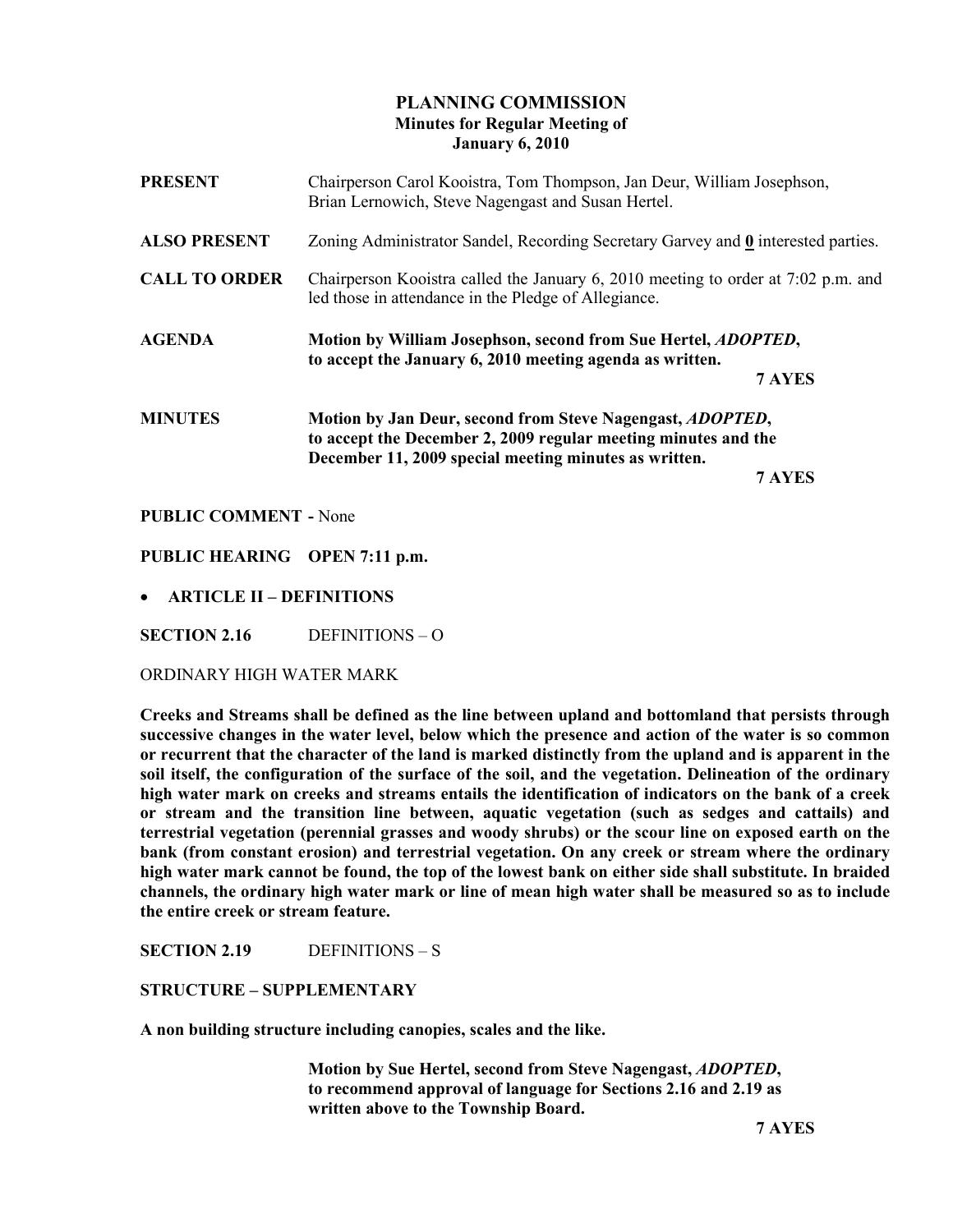### • ARTICLE III – GENERAL PROVISIONS

### SECTION 3.18 FILLING OF LAND

- 10. All applicants are advised that if they change the grade of property, the change could cause increased water runoff to other nearby property, which could subject them to civil liability for any damage caused to nearby property as a result of the increased water runoff.
- 11. Up to three hundred (300) yards of clean fill sand or topsoil for the purpose of a septic system, driveway, or landscaping may be imported without a permit provided it is used immediately. Culverts will be placed at all natural drainage courses or other waterways as determined by the Zoning Administrator.

 Motion by Sue Hertel, second from Tom Thompson, ADOPTED, to recommend approval of language for Section 3.18 as written above to the Township Board.

7 AYES

### SECTION 3.23 NON-CONFORMING BUILDINGS, STRUCTURE AND USES

- B. Expansion and Substitution of Nonconforming Buildings or Structures
	- 1. Nonconforming uses including buildings and structures may be maintained and repaired to be kept in sound condition and may be restored or rebuilt provided, however, that the restored or rebuilt building or structure is on the original footings and foundations or on new footings and foundations constructed exactly where the footings and foundations of the nonconforming structure were located. A topographical survey prepared by a licensed surveyor shall be required for all lakefront non-conforming structures to assure proper grade elevations and placement. Restoration or rebuilding is permitted whether the nonconforming building or structure is damaged by fire, wind, act of God, or other casualty or is demolished and regardless of the cost of such rebuilding or restoration.

# Motion by Jan Deur, second from Brian Lernowich, ADOPTED, to recommend approval of language for Section 3.23 (B) (1) as written above to the Township Board.

7 AYES

#### **DISCUSSION**

Commissioner Thompson explains he is okay with the language, however, he does not feel the proposed amended language accomplishes what we want it to. It still does not address limitations for a structure being rebuilt. He believes we should look back at what the language was prior to March 2003 and discuss it. The Zoning Ordinance Review Committee agreed to review further.

# SECTION 3.32 DRIVEWAYS

Each building site is to be serviced by a driveway. Driveways shall be constructed of gravel, concrete, asphalt, crushed limestone, crushed concrete, slag or other comparable material as may be approved by the township. All new driveways must have a cleared driving area throughout their entire length to a width of not less than twenty feet and an unobstructed vertical clearance of not less than 13 feet 6 inches to be consistent with the current International Fire Code requirements as adopted by the Township Board. Driveways shall not be closer than 80 feet to an intersection, except for exceptional circumstances as approved by the Fruitland Township Board or their designated representative and the Muskegon County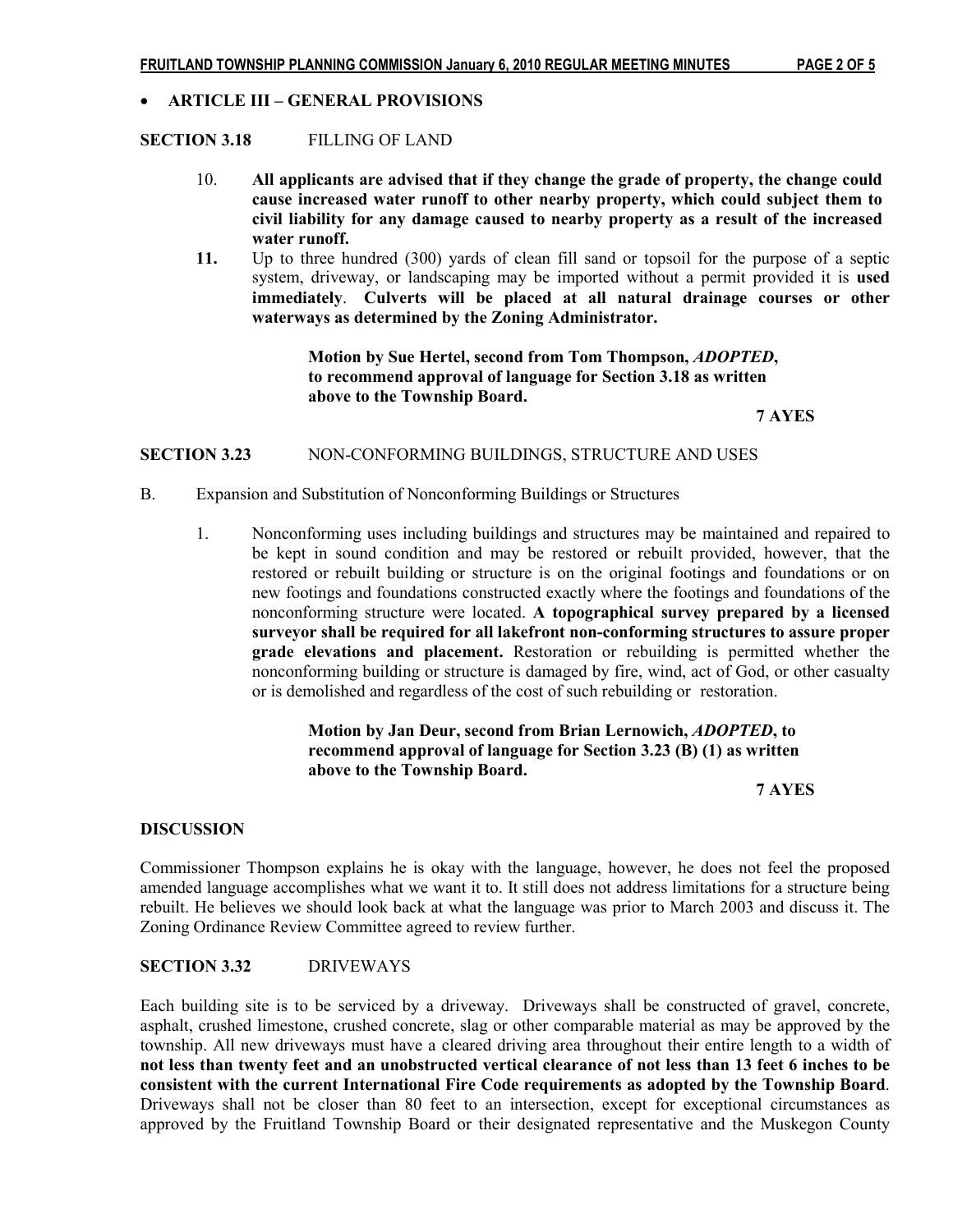Road Commission. Except for building sites on private streets, an approved driveway permit must be obtained from the Muskegon County Road Commission (MCRC) and submitted to the Building Inspector prior to the issuance of a building permit.

> Motion by Steve Nagengast, second from Sue Hertel, ADOPTED, to recommend approval of language for Section 3.32 Driveways as written above to the Township Board.

 5 AYES 1 NAY (Thompson) 1 ABSTAIN (Josephson)

# DISCUSSION

Some Commissioners believe the driveway requirement is more demanding than necessary.

- ARTICLE IV RURAL RESIDENTIAL DISTRICT SECTION 4.04 SITE DEVELOPMENT STANDARDS
- ARTICLE V LOW DENSITY RESIDENTIAL DISTRICT SECTION 5.04 SITE DEVELOPMENT STANDARDS
- ARTICLE VI MEDIUM DENSITY RESIDENTIAL DISTRICT SECTION 6.04 SITE DEVELOPMENT STANDARDS
- ARTICLE VIa LAKE MICHIGAN SHORELINE DISTRICT SECTION 6.04a SITE DEVELOPMENT STANDARDS
- ARTICLE VII MEDIUM HIGH DENSITY RESIDENTIAL DISTRICT SECTION 7.04 SITE DEVELOPMENT STANDARDS
- ARTICLE VIII HIGH DENSITY RESIDENTIAL DISTRICT SECTION 8.04 SITE DEVELOPMENT STANDARDS
- ARTICLE VIIIa INLAND LAKES DISTRICT SECTION 8.02a SITE DEVELOPMENT STANDARDS
- ARTICLE XI NEIGHBORHOOD COMMERCIAL DISTRICT SECTION 11.04 SITE DEVELOPMENT STANDARDS

| Streams and, Creeks and Lakes | No buildings or septic tanks, tile fields or other similar waste    |
|-------------------------------|---------------------------------------------------------------------|
|                               | facilities shall be permitted within one hundred (100) feet from    |
|                               | the normal ordinary high water mark of any streams, and             |
|                               | creeks, lakes or similar bodies of water. with the exception of     |
|                               | lift stations or other similar devices. Also, no septic tanks, tile |
|                               | fields or similar waste facility shall be permitted within 100'     |
|                               | from the normal ordinary high water mark of any, streams,           |
|                               | creeks, lakes or similar bodies of water unless specifically        |
|                               | mandated by the County Environmental Health Officer.                |

 Motion by Sue Hertel, second from Jan Deur, ADOPTED, to recommend approval of language for Sections 4.04, 5.04, 6.04, 6.04a, 7.04, 8.04 8.02a and 11.04 as written above to the Township Board.

7 AYES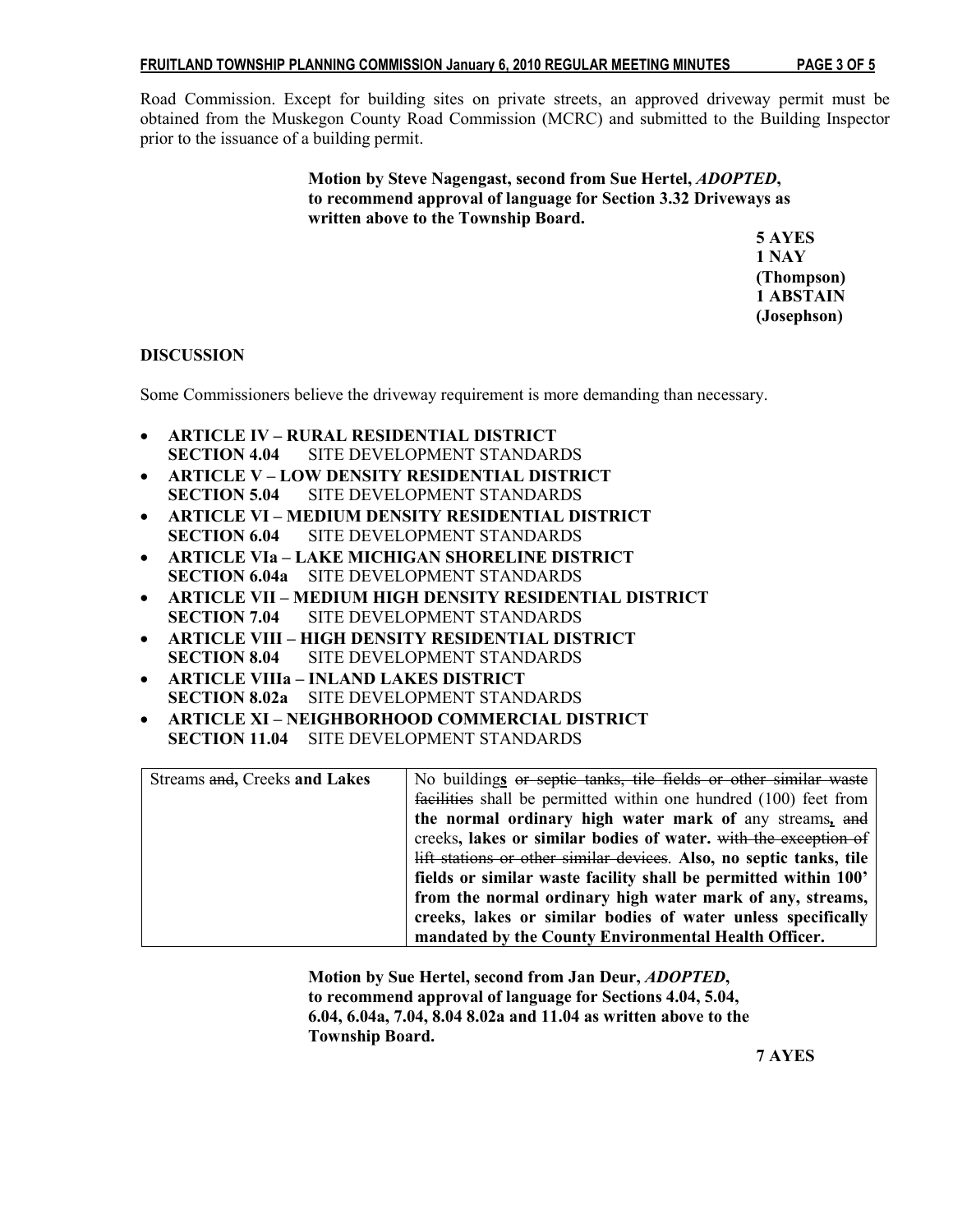# • ARTICLE XI – NEIGHBORHOOD COMMERCIAL DISTRICT

## SECTION 11.04 SITE DEVELOPMENT STANDARDS

| Minimum front yard setback | 100 feet for buildings, 75 feet for supplementary structures                 |
|----------------------------|------------------------------------------------------------------------------|
|                            | $\alpha$ other than buildings – No parking shall be located within the first |
|                            | 15 feet of the front yard. The 15 foot setback shall be landscaped.          |

 Motion by Jan Deur, second from Sue Hertel, ADOPTED, to recommend approval of language for Section 11.04 as written above to the Township Board.

7 AYES

## • ARTICLE XIV – SPECIAL LAND USES

SECTION 14.04 SPECIAL LAND USE SPECIFIC REQUIREMENTS

- GG Vehicle service stations, excluding body shops
- 3. All buildings, structures, and equipment shall be located not less than fifty (50) feet from any right of-way line and not less than fifty (50) feet from any side or rear lot line abutting a Residential **District**

 Motion by Sue Hertel, second from Tom Thompson, ADOPTED, to recommend approval of language for Section 14.04 as written above to the Township Board.

7 AYES

# • ARTICLE XX ADMINISTRATION AND ENFORCEMENT

#### SECTION 20.09 REMEDIES AND ENFORCMENT

Any person, including an agent, in charge of any structure or land who violates, disobeys, omits, neglects or refuses to comply with or resists the enforcement of any provision of this Ordinance or any amendment thereof, shall be punishable by a fine of  $up$  to not less than Seventy-Five (\$75) nor more than Five Hundred Dollars (\$500), or imprisonment in the county jail for up to ninety (90) days, or both. Each day a violation continues shall be deemed to be a separate offense. In addition to criminal sanctions, the Township or any owner of real estate within the Township may institute an appropriate court proceeding to prevent, enjoin, abate or remove any violation of this Ordinance. In addition to any other sanctions under, compel compliance with this Ordinance, or seek other equitable or injunctive relief. Persons determined to be in violation of this Ordinance shall be required to reimburse the Township for its actual costs of prosecution, including court costs and reasonable attorney fees.

> Motion by Jan Deur, second from Brian Lernowich, ADOPTED, to recommend approval of language for Section 20.09 as written above to the Township Board.

7 AYES

PUBLIC HEARING CLOSED 7:36 p.m.